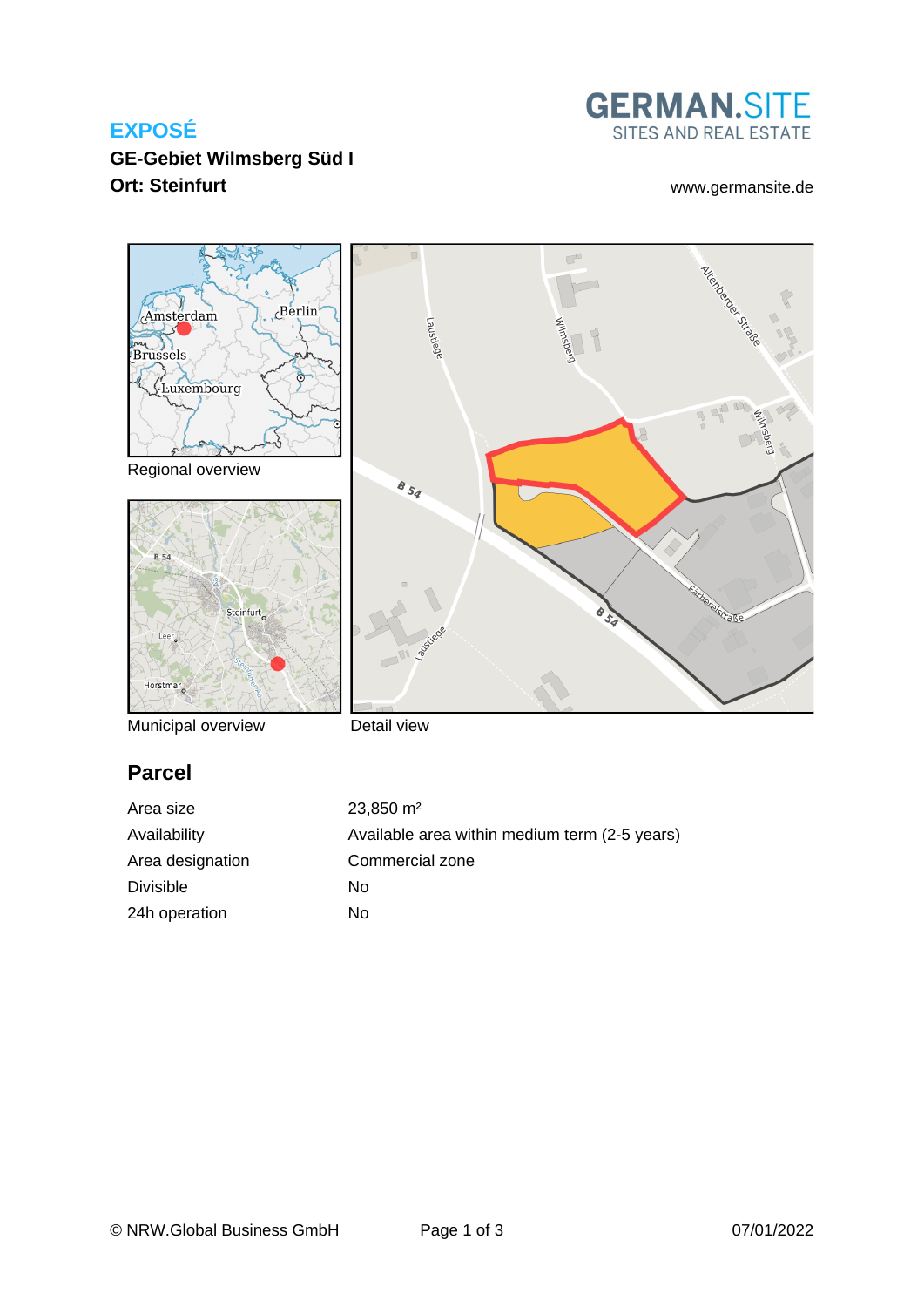# **EXPOSÉ**



**GE-Gebiet Wilmsberg Süd I Ort: Steinfurt** [www.germansite.de](http://www.germansite.de)

#### **Details on commercial zone**

Commercial area Wilmsberg South I

Industry mix: freight forwarding, automotive businesses, mechanical engineering Design requirements are defined.

Area type GE / GI

**Specifics** Transportation note: Münster general cargo station (23 km). University of Applied Sciences with technical focus locally. Utilization note: Permissible distance classes: from VI (approx. 600 m to the next residential area).

## **Links**

<https://muensterland.blis-online.eu>

#### **Transport infrastructure**

| Freeway      | A 31              | 20 km |
|--------------|-------------------|-------|
| Freeway      | A 30              | 23 km |
| Airport      | Münster/Osnabrück | 25 km |
| Port         | Münster           | 23 km |
| Rail freight | Münster           | 23 km |